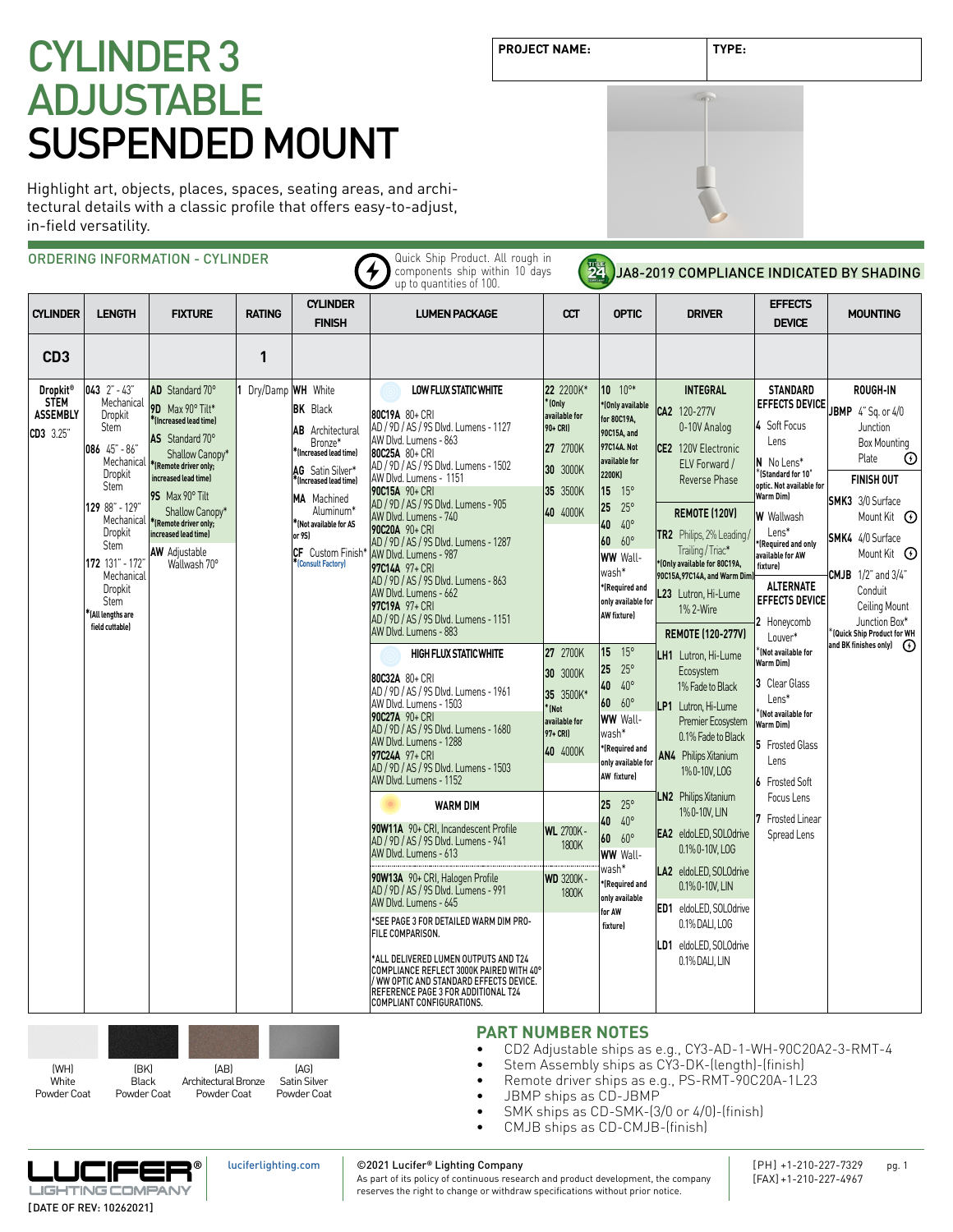## **ACCESSORIES**

## **ADJUSTABLE & PENDANT ALTERNATE EFFECTS DEVICES**

¨ **HCL-CY3-03** Honeycomb Louver \* **\*(Not available for Warm Dim)** ¨ **CGL-CY3-03** Clear Glass Lens \* **\*(Not available for Warm Dim)** □ SFL-CY3-03 Soft Focus Lens □ FGL-CY3-03 Frosted Glass Lens □ FSFL-CY3-03 Frosted Soft Focus Lens □ FLSL-CY3-03 Frosted Linear Spread Lens

## **LOW FLUX AND WARM DIM REPLACEMENT OPTICS**

Interchangeable optics accessible by removing snoot or baffle. Not available for Wallwash fixtures.

¨ **RO-70-15-1** 15° optic \* **\*(Not available for Warm Dim)** ¨ **RO-70-25-1** 25° optic ¨ **RO-70-40-1** 40° optic □ **RO-70-60-1** 60° optic

## **HIGH FLUX REPLACEMENT OPTICS**

Interchangeable optics accessible by removing snoot or baffle. Not available for Wallwash fixtures.

¨ **RO-70-15-2** 15° optic □ **RO-70-25-2** 25° optic ¨ **RO-70-40-2** 40° optic ¨ **RO-70-60-2** 60° optic

## **Dropkit STEM EXTENSION**

□ RPS-DK-EXT-\*\* 2" - 43" Stem Extension

**\*\***Stem finish: Specify **WH** for white, **BK** for black, **AG** for satin silver or **AB** for architectural bronze.

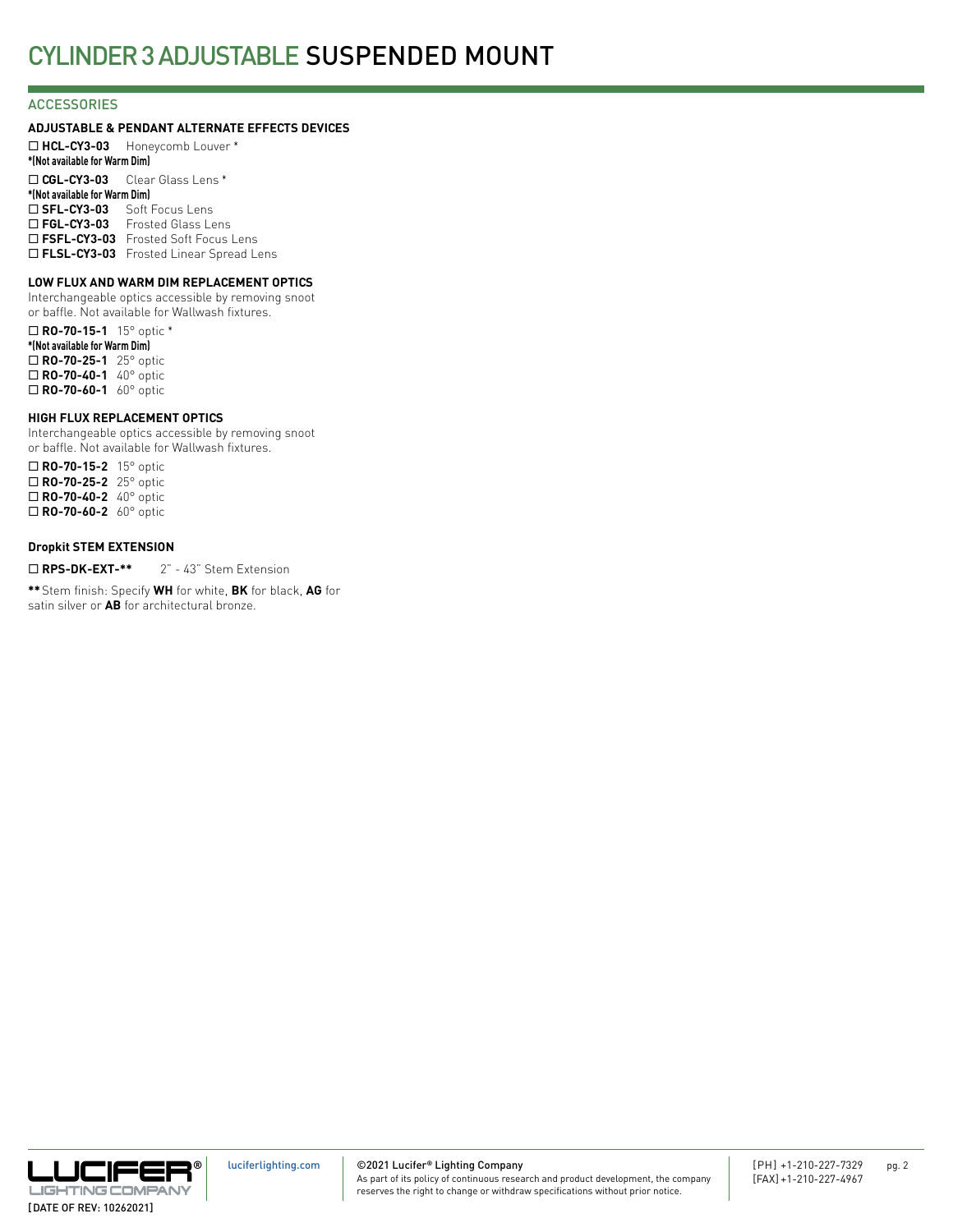## STATIC WHITE PERFORMANCE - 3000K

| <b>WATTAGE</b> | <b>DELIVERED</b>         | LPW                      | <b>DELIVERED</b>                       | LPW                      | <b>DELIVERED</b>                    | <b>LPW</b> | <b>DELIVERED</b>                    | LPW | <b>DELIVERED</b>                    | LPW | <b>DELIVERED</b>                    | LPW                                     |
|----------------|--------------------------|--------------------------|----------------------------------------|--------------------------|-------------------------------------|------------|-------------------------------------|-----|-------------------------------------|-----|-------------------------------------|-----------------------------------------|
| 17             | 1040                     | 60                       | 1352                                   | 80                       | 1314                                | 77         | 1127                                | 66  | 1202                                | 71  | 863                                 | 51                                      |
| 24             | $\overline{\phantom{a}}$ | $\overline{\phantom{a}}$ | 1802                                   | 76                       | 1752                                | 73         | 1502                                | 63  | 1602                                | 67  | 1151                                | 48                                      |
| 33             | $\overline{\phantom{0}}$ | $\overline{\phantom{a}}$ | 2353                                   | 71                       | 2288                                | 69         | 1961                                | 59  | 2092                                | 63  | 1503                                | 46                                      |
|                |                          |                          |                                        |                          |                                     |            |                                     |     |                                     |     |                                     |                                         |
| 17             | 882                      | 51                       | 1158                                   | 68                       | 1127                                | 66         | 905                                 | 53  | 1030                                | 61  | 740                                 | 44                                      |
| 24             | $\overline{\phantom{a}}$ | $\overline{\phantom{a}}$ | 1544                                   | 65                       | 1502                                | 63         | 1287                                | 54  | 1373                                | 58  | 987                                 | 41                                      |
| 33             | $\overline{a}$           | $\overline{\phantom{a}}$ | 2016                                   | 61                       | 1960                                | 59         | 1680                                | 51  | 1792                                | 54  | 1288                                | 39                                      |
|                |                          |                          |                                        |                          |                                     |            |                                     |     |                                     |     |                                     |                                         |
| 17             | 731                      | 43                       | 1037                                   | 61                       | 1007                                | 59         | 863                                 | 51  | 921                                 | 54  | 662                                 | 39                                      |
| 24             | $\overline{\phantom{a}}$ | $\overline{\phantom{a}}$ | 1382                                   | 58                       | 1343                                | 56         | 1151                                | 48  | 1228                                | 51  | 883                                 | 37                                      |
| 33             | $\overline{a}$           | $\overline{\phantom{a}}$ | 1804                                   | 55                       | 1754                                | 53         | 1503                                | 46  | 1603                                | 49  | 1152                                | 35                                      |
|                |                          |                          |                                        |                          |                                     |            |                                     |     |                                     |     |                                     |                                         |
| 16             | $\overline{\phantom{a}}$ | $\overline{\phantom{a}}$ | $\overline{\phantom{a}}$               | $\overline{\phantom{a}}$ | 994                                 | 62         | 941                                 | 59  | 986                                 | 62  | 613                                 | 38                                      |
| 16             | $\overline{\phantom{a}}$ | $\overline{\phantom{a}}$ | $\overline{a}$                         | $\overline{a}$           | 1046                                | 65         | 991                                 | 62  | 1038                                | 65  | 645                                 | 40                                      |
|                |                          |                          | 10° OPTIC<br><b>NO SOFT FOCUS LENS</b> |                          | 15° OPTIC<br><b>SOFT FOCUS LENS</b> |            | 20° OPTIC<br><b>SOFT FOCUS LENS</b> |     | 40° OPTIC<br><b>SOFT FOCUS LENS</b> |     | 60° OPTIC<br><b>SOFT FOCUS LENS</b> | <b>WW OPTIC</b><br><b>WALLWASH LENS</b> |

#### 24 JA8-2019 INDICATED BY SHADING

| <b>OUTPUT MULTIPLIER</b>                      |                  |  |  |  |  |
|-----------------------------------------------|------------------|--|--|--|--|
| CCT                                           | <b>CCT SCALE</b> |  |  |  |  |
| 2200K<br>(Consult factory for JA8<br>details) | 0.800            |  |  |  |  |
| 2700K                                         | 0.957            |  |  |  |  |
| 3000K                                         | 1.000            |  |  |  |  |
| 3500K                                         | 1.019            |  |  |  |  |
| 4000K                                         | 1.030            |  |  |  |  |

| <b>LIGHT LOSS FACTOR MULTIPLIER</b> |      |  |  |  |
|-------------------------------------|------|--|--|--|
| No Lens                             | 1.05 |  |  |  |
| CGL                                 | 1.05 |  |  |  |
| <b>SFL</b>                          | 1.00 |  |  |  |
| <b>FGL</b>                          | 0.90 |  |  |  |
| <b>FSFL</b>                         | 0.87 |  |  |  |
| <b>FLSL</b>                         | 0.83 |  |  |  |
| <b>HCL</b>                          | 0.65 |  |  |  |
|                                     |      |  |  |  |

## WARM DIM PERFORMANCE - SOFT FOCUS LENS - 40° OPTIC

| 90W13A<br>3200K - 1800K | <b>Full on</b><br>100% | Dimmed<br>to 80% | Dimmed<br>to 70% | Dimmed<br>to 50% | Dimmed<br>to 20% | <b>Dimmed</b><br>to 10% | <b>Dimmed</b><br>to 2% |
|-------------------------|------------------------|------------------|------------------|------------------|------------------|-------------------------|------------------------|
| CCT (K)                 | 3200                   | 3150             | 3100             | 3000             | 2700             | 2200                    | 1800                   |
| Light Output (Lm)       | 991                    | 793              | 694              | 495              | 198              | 99                      | 20                     |
| Power (W)               | 16                     | 13               | 11               | 8                | 3                | 1.7                     | 0.3                    |
| Efficacy (LPW)          | 62                     | 62               | 62               | 62               | 62               | 62                      | 62                     |



## WARM DIM TO MIRROR HALOGEN DIMMING PROFILE WARM DIM TO MIRROR INCANDESCENT DIMMING PROFILE

| 90W11A<br>2700K - 1800K | Full on<br>100% | Dimmed<br>to 80% | <b>Dimmed</b><br>to 70% | Dimmed<br>to 50% | Dimmed<br>to 20% | Dimmed<br>to 10% | Dimmed<br>to 2% |
|-------------------------|-----------------|------------------|-------------------------|------------------|------------------|------------------|-----------------|
| CCT (K)                 | 2700            | 2650             | 2620                    | 2520             | 2180             | 1950             | 1800            |
| Light Output (Lm)       | 941             | 753              | 659                     | 470              | 188              | 94               | 18              |
| Power (W)               | 16              | 13               | 11                      | 8                | 3                | 1.7              | 0.3             |
| Efficacy (LPW)          | 59              | 59               | 59                      | 59               | 59               | 59               | 59              |





©2021 Lucifer**®** Lighting Company [luciferlighting.com](http://luciferlighting.com/)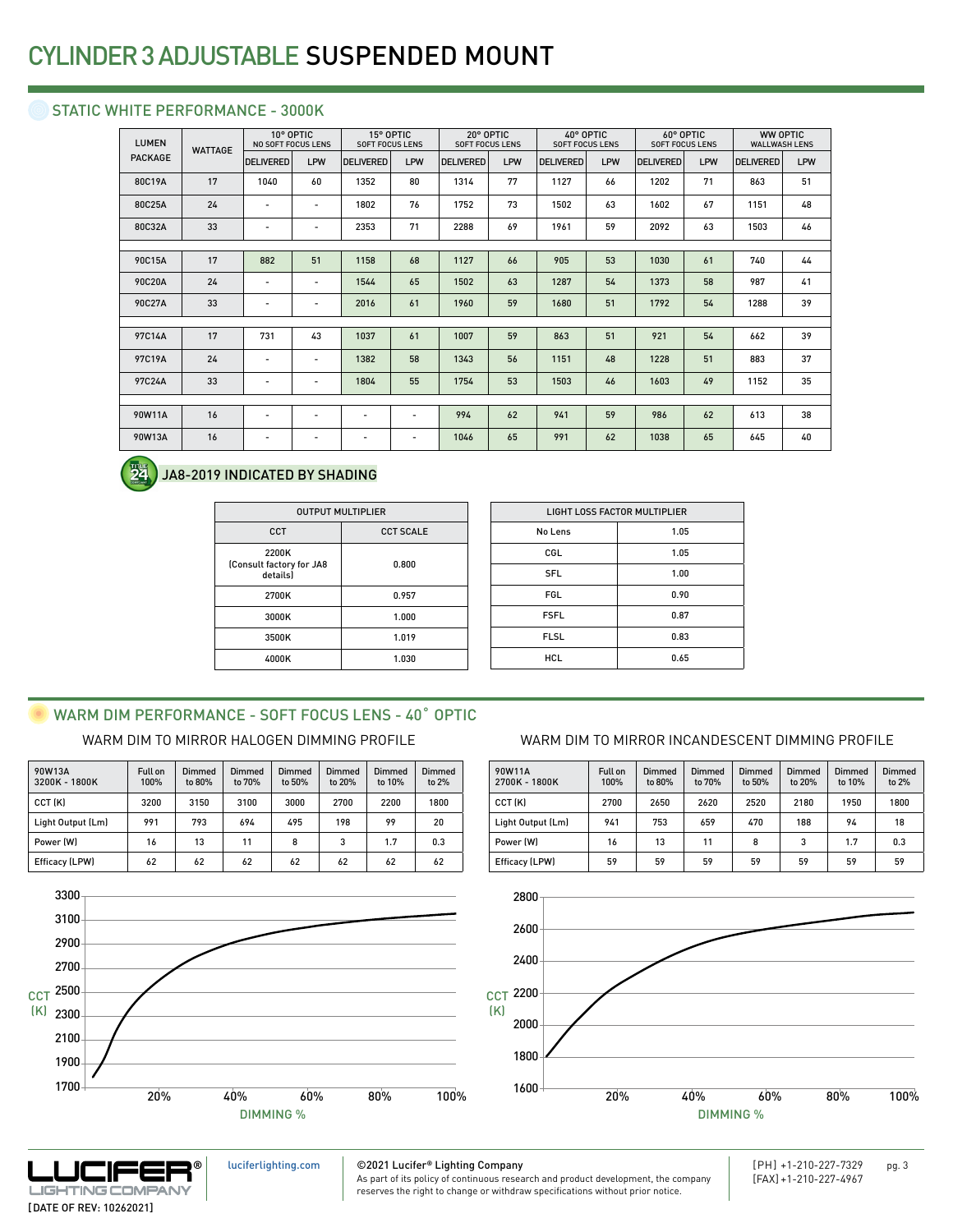#### LUMINAIRE **A**

Body with integrated heat sink and LED. Conceals hidden twist-on mounting hardware. Power supply may be integral or remote mount.

#### STANDARD CANOPY B

Die-cast canopy accommodates flat and slope ceiling conditions. Conceals hidden twiston mounting hardware. "AD" (60° tilt, 357° rotation) and "9D" (90° tilt, 357° rotation) canopy features 1.80" (46mm) tall canopy. Available with integral or remote driver.

#### SHALLOW CANOPY  $\mathbf \Theta$

Die-cast canopy accommodates flat and slope ceiling conditions. Conceals hidden twist-on mounting hardware. "AS" (60° tilt, 357° rotation) and "9S" (90° tilt, 357° rotation) canopy features 0.50" (13mm) tall canopy, reducing overall height. Requires remote power supply.

#### STANDARD OPTICS **ጠ**

Proprietary optics available in 10°, 15°, 25°, 40° & 60° beams.

## WALLWASH OPTIC

Precision tuned optic provides uniform wallwashing effect.

#### EFFECTS DEVICE E

Fixture body and accepts 1 lens; soft focus lens, no lens or wallwash lens standard.

#### BAFFLE F

Threaded removable cowling provides virtually seamless joint with fixture body.

#### Dropkit G

- Field cuttable rigid stem for suspending fixture at desired height. Provides stable base to allow preferred fixture tilt, while maintaining vertical stem position.
- Ball joint allows up to 45° tilt for sloped ceilings and can be locked once stem is positioned vertically.
- Four 43" sections available; 172" maximum standard length.
- Length adjustment occurs in lower canopy.
- Wiring for kit provided by others.

## Dropkit STEM ASSEMBLY **DIMENSIONS** / DRAWINGS





[luciferlighting.com](http://luciferlighting.com/)

©2021 Lucifer**®** Lighting Company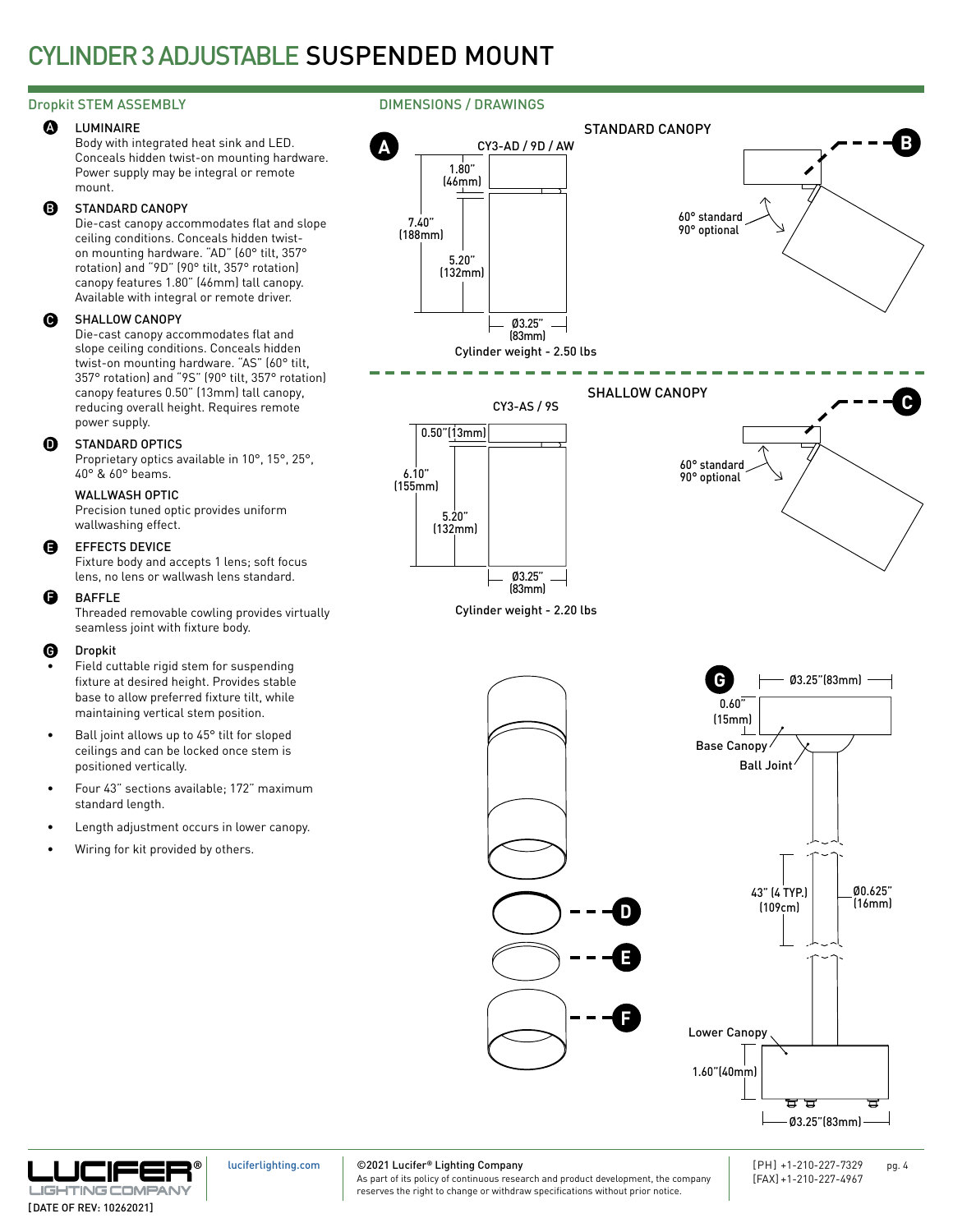## MOUNTING

#### JBMP  $\mathbf{G}$

Mounting plate (concealed) for standard 4" square or 4" 4/0 j-box . To be installed during rough-in prior to substrate. Fixture to mount flush with minimalist transition to ceiling.

#### SMK3 I

Surface mount kit includes mounting plate and 4" concealer plate that installs between fixture and standard 3" 3/0 j-box for existing applications where standard j-box cutout is to be concealed.

#### SMK4  $\bf o$

Surface mount kit includes mounting plate and 5" concealer plate that installs between fixture and standard 4" 4/0 j-box for existing applications where standard j-box cutout is to be concealed.

#### CM<sub>IR</sub>  $\boldsymbol{\Omega}$

Ceiling mount junction box perfectly matches the cylinder profile for a continuous, integrated look where exposed ceiling mount junction box and conduit applications apply. For use with 1/2" and 3/4" EMT conduit only. Features two conduit entrances on either side and one conduit knockout on top of j-box. J-box is IP10 rated; painted finishes only. Blank off plugs included.

## MOUNTING NOTES

• CD-JBMP and CD-SMK-3/0 & 4/0 not recommended for use with pancake style j-box.

### REMOTE POWER SUPPLY

#### PS-RMT  $\mathbf 0$

Remote power supply provides additional driver options. Mounting device still required. Consult install guide for maximum allowable secondary run lengths between PS-RMT and cylinder.



J-Box supplied by others

DIMENSIONS / DRAWINGS

**H**





[luciferlighting.com](http://luciferlighting.com/)

©2021 Lucifer**®** Lighting Company

As part of its policy of continuous research and product development, the company reserves the right to change or withdraw specifications without prior notice.

Existing J-Box

**J**

**I**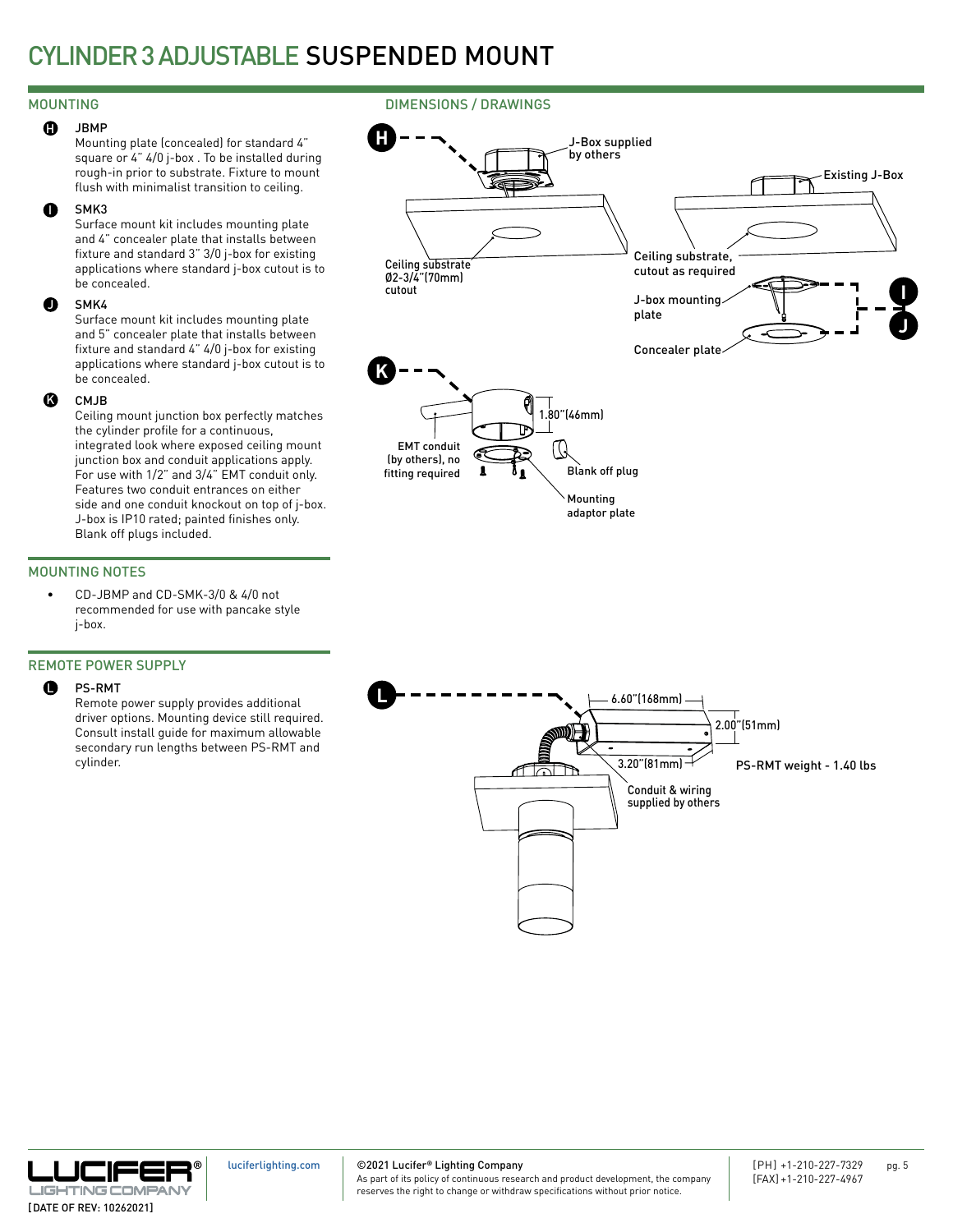## **TECHNICAL**

## **CONSTRUCTION**

Cylinder: Die-cast aluminum body; extruded aluminum internal heatsink; painted finishes are granulated powder coat. Dropkit Stem Assembly: Die-cast aluminum canopies and extruded aluminum stems; painted finishes are granulated powder coat. CMJB: Die-cast aluminum body; painted finishes are granulated powder coat.

Remote Power Supply: 22 Gauge galvanized steel.

## **STATIC WHITE LED**

2-step MacAdam ellipse LED module available in 80+, 90+ and 97+ CRI configurations in color temperatures of 2200K, 2700K, 3000K, 3500K and 4000K. Average rated lamp life of 50,000 hours. LED and driver assemblies are field-replaceable.

### **WARM DIM LED**

3-step MacAdam ellipse warm dim LED module available in 90+ CRI configuration. 3200K or 2700K at full brightness, warming to 1800K at full dim. Average rated lamp life of 50,000 hours. LED and driver assemblies are field-replaceable.

## **POWER SUPPLY PERFORMANCE AND DIMMING INFORMATION**

| Power Supply                                                                                                       | CA <sub>2</sub> | CE <sub>2</sub>                                                               | TR <sub>2</sub> | L23     | LH1 | LP1          | AN4     | LN <sub>2</sub> | EA <sub>2</sub>       | LA <sub>2</sub> | ED <sub>1</sub> | LD <sub>1</sub> |
|--------------------------------------------------------------------------------------------------------------------|-----------------|-------------------------------------------------------------------------------|-----------------|---------|-----|--------------|---------|-----------------|-----------------------|-----------------|-----------------|-----------------|
| Minimum °C   -20 °C   -20 °C   -20 °C   -20 °C   0 °C   0 °C   -20 °C   -20 °C   -20 °C   -20 °C   -20 °C   -20 °C |                 |                                                                               |                 |         |     |              |         |                 |                       |                 |                 |                 |
| Maximum $\degree$ C   40 $\degree$ C                                                                               |                 | 40 °C   40 °C   40 °C   40 °C   40 °C   40 °C   40 °C   40 °C   40 °C   40 °C |                 |         |     |              |         |                 |                       |                 |                 | 40 °C           |
| Dimming %                                                                                                          | 1.0%            | 1.0%                                                                          | $2.0\%$         | $1.0\%$ |     | $1.0\%$ 0.1% | $1.0\%$ |                 | $1.0\%$   0.1%   0.1% |                 | 0.1%   0.1%     |                 |

Note: For TR2, L23, LH1, LP1, AN4, LN2, EA2 and LA2 drivers consult chart on page 7 to confirm appropriate dimming curve for compatibility with selected control.

## **WALLWASH SPACING AND TILT**

Cylinder must be tilted to achieve wallwashing effect. Recommended fixture spacing is 36" (914mm) on center with 36" (914mm) setback from wall plane with 30° tilt.

### **MOUNTING**

Pendant is supplied with a mounting adaptor plate, which integrates with specified mounting component. Dropkit Stem integrates directly with specified mounting component. Both applications provide a minimalist transition from standard 4/0 or 4" square junction boxes and accommodating ceiling thicknesses of 0.44" (12mm) to 0.75" (19mm). Ceiling-mount junction box available for 1/2" (13mm) and 3/4" (19mm) conduit and feature concealed internal clamps for clean fitting-free conduit exit and entry.

### **LISTING**

cTUVus listed to UL1598 standard for Dry / Damp (IP14) locations. Title 24 JA8-2019 Listed.

## **WARRANTY**

Manufacturer's 1-year warranty guarantees product(s) listed to be free from defects in material and workmanship under normal use and service. 5-year warranty on LED and power supply to operate with 70% of the original flux and remain within a range of 3 duv. 10-year Lutron Advantage limited warranty available on Lutron equipped systems. Warranty period begins from the date of shipment by Seller and conditional upon the use of manufacturer-supplied power supply. Consult [website](http://luciferlighting.com/Resources/Full-Warranty) for full warranty terms and conditions.

## **CHANGE LOG**

1. 04/27/2021: ADDED LP1 DRIVER OFFERING. 2. 01/12/2021: ADDED 2200K, 2700K-1800K WARM DIM AND 10 DEGREE OPTIC OFFERINGS. 3.10/21/2019: ADDED QUICK SHIP. 4.9/12/2019: NEW CONSOLIDATED SPEC SHEET WITH SINGLE

NOMENCLATURE FOR SPECIFICATION.

5.9/12/2019: FIXED BODY AND ADJUSTABLE FIXTURES NOW OFFERED

WITH Dropkit.